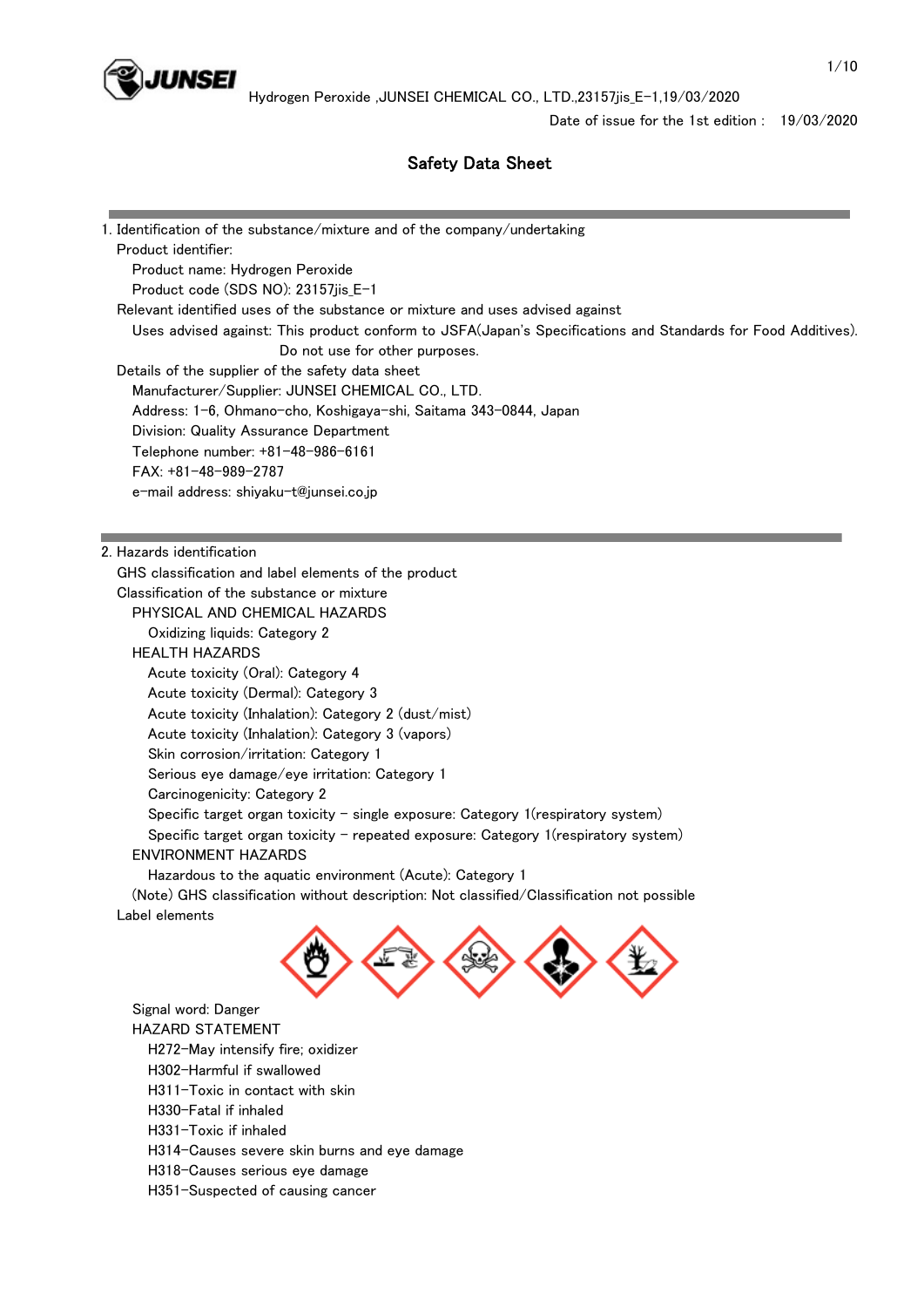

 H370-Causes damage to organs after single exposure H372-Causes damage to organs through prolonged or repeated exposure H400-Very toxic to aquatic life PRECAUTIONARY STATEMENT Prevention Obtain special instructions before use. Do not handle until all safety precautions have been read and understood. Avoid release to the environment. Keep away from heat/sparks/open flames/hot surfaces.  $-$  No smoking. Keep/Store away from clothing/combustible materials. Do not breathe dust/mist. Avoid breathing vapors. In case of inadequate ventilation wear respiratory protection. (as specified by the manufacturer/supplier or the competent authority.) Use only outdoors or in a well-ventilated area. Wash contaminated parts thoroughly after handling. Wear protective gloves/protective clothing/eye protection/face protection. Use personal protective equipment as required. Do not eat, drink or smoke when using this product. Response In case of fire: Use appropriate media for extinction. Collect spillage. Get medical advice/attention if you feel unwell. IF exposed or concerned: Get medical advice/attention. Immediately call a POISON CENTER or doctor/physician. IF INHALED: Remove person to fresh air and keep comfortable for breathing. IF ON SKIN: Wash with plenty of soap and water. IF ON SKIN (or hair): Take off immediately all contaminated clothing. Rinse skin with water/shower. Take off immediately all contaminated clothing and wash it before reuse. IF IN EYES: Rinse cautiously with water for several minutes. Remove contact lenses, if present and easy to do. Continue rinsing. IF SWALLOWED: Call a POISON CENTER or doctor/physician if you feel unwell. IF SWALLOWED: Rinse mouth. Do NOT induce vomiting. **Storage**  Store in a well-ventilated place. Keep container tightly closed. Store locked up. **Disposal**  Dispose of contents/container in accordance with local/national regulation. Specific Physical and Chemical hazards Oxidizing material. Organic or combustible material may catch fire in contact with it.

3. Composition/information on ingredients

 Mixture/Substance selection: Mixture Ingredient name:Hydrogen peroxide Content (%):35.0 < Chemical formula:H2O2 Chemicals No, Japan:1-419 CAS No.:7722-84-1 MW:34.01 ECNO:231-765-0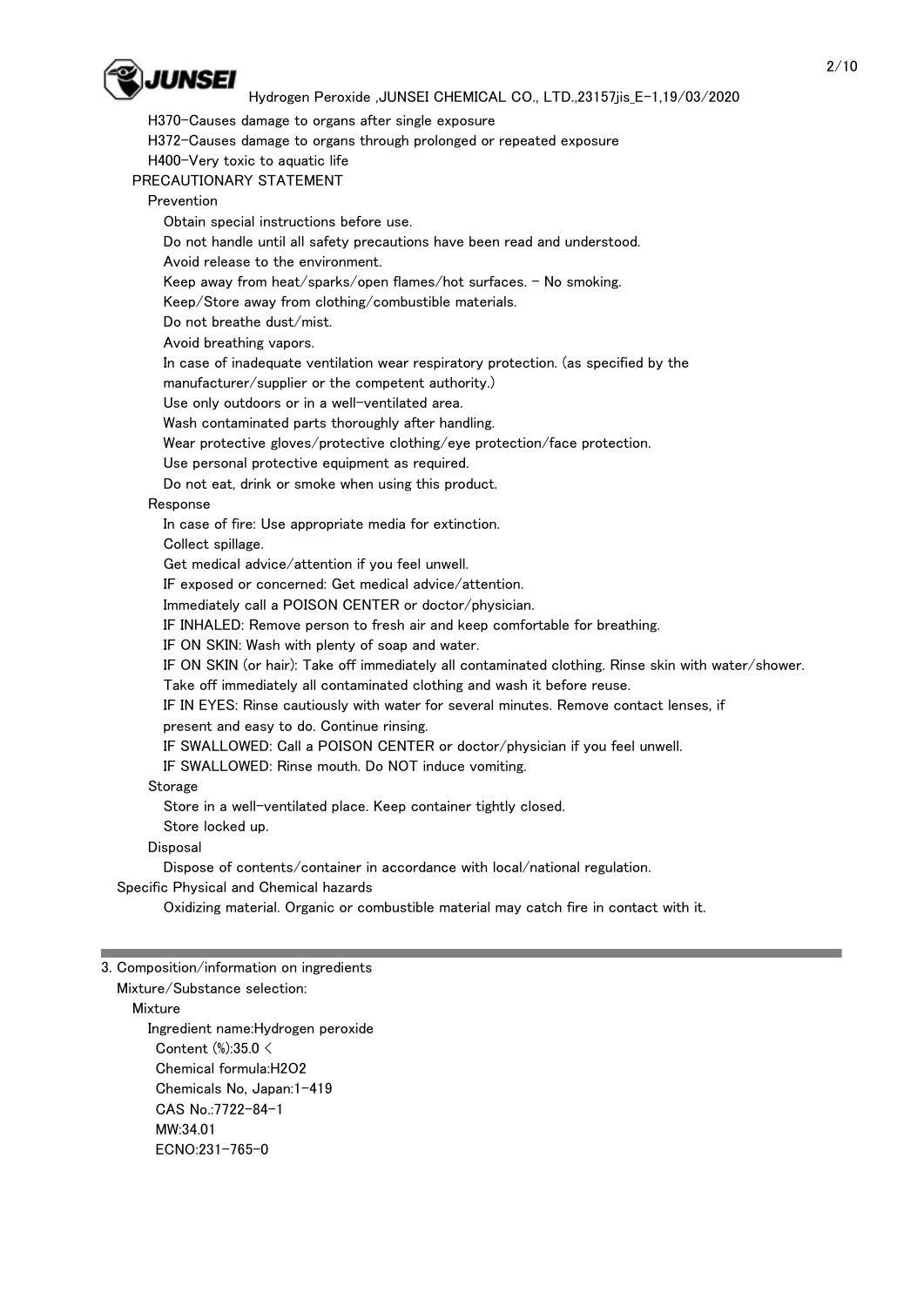

 Ingredient name:Water Content (%):Residual quantity of the ingredient mentioned above Chemical formula:H2O CAS No.:7732-18-5 MW:18.02 ECNO:231-791-2

## 4. First-aid measures

Descriptions of first-aid measures

## General measures

Get medical attention/advice if you feel unwell.

Immediately call a POISON CENTER or doctor/physician.

#### IF INHALED

 Remove person to fresh air and keep comfortable for breathing. Call a POISON CENTER or doctor/physician if you feel unwell. IF ON SKIN (or hair) Take off immediately all contaminated clothing. Rinse skin with water/shower.

Wash with plenty of soap and water.

If skin irritation or rash occurs: Get medical advice/attention.

## IF IN EYES

 Rinse cautiously with water for several minutes. Remove contact lenses, if present and easy to do. Continue rinsing.

If eye irritation persists: Get medical advice/attention.

#### IF SWALLOWED

Rinse mouth. Do NOT induce vomiting.

Call a POISON CENTER or doctor/physician if you feel unwell.

Most important symptoms and effects, both acute and delayed

(Symptoms when inhalation or ingestion)

 Sore throat. Cough. Dizziness. Headache. Nausea. Shortness of breath. Abdominal pain. Abdominal distension. Shock or collapse.

※Aspiration hazard!

(Symptoms when skin and/or eye contact)

 Skin discoloration. Swelling. Redness. Pain. Burns. Blurred vision. Corneal damage. ※May be absorbed in the skin!

## 5. Fire-fighting measures

Extinguishing media

Suitable extinguishing media

In case of fire, use water in large amounts to extinguish.

The product is non-flammable.

Unsuitable extinguishing media

Do not use dry chemicals or foams.

Specific hazards arising from the substance or mixture

Containers may explode when heated.

Fire may produce irritating, corrosive and/or toxic gases.

Runoff from fire control or dilution water may cause pollution.

Advice for firefighters

Specific fire-fighting measures

Evacuate non-essential personnel to safe area.

Cool container with water spray.

 Special protective equipment and precautions for fire-fighters Wear fire/flame resistant/retardant clothing.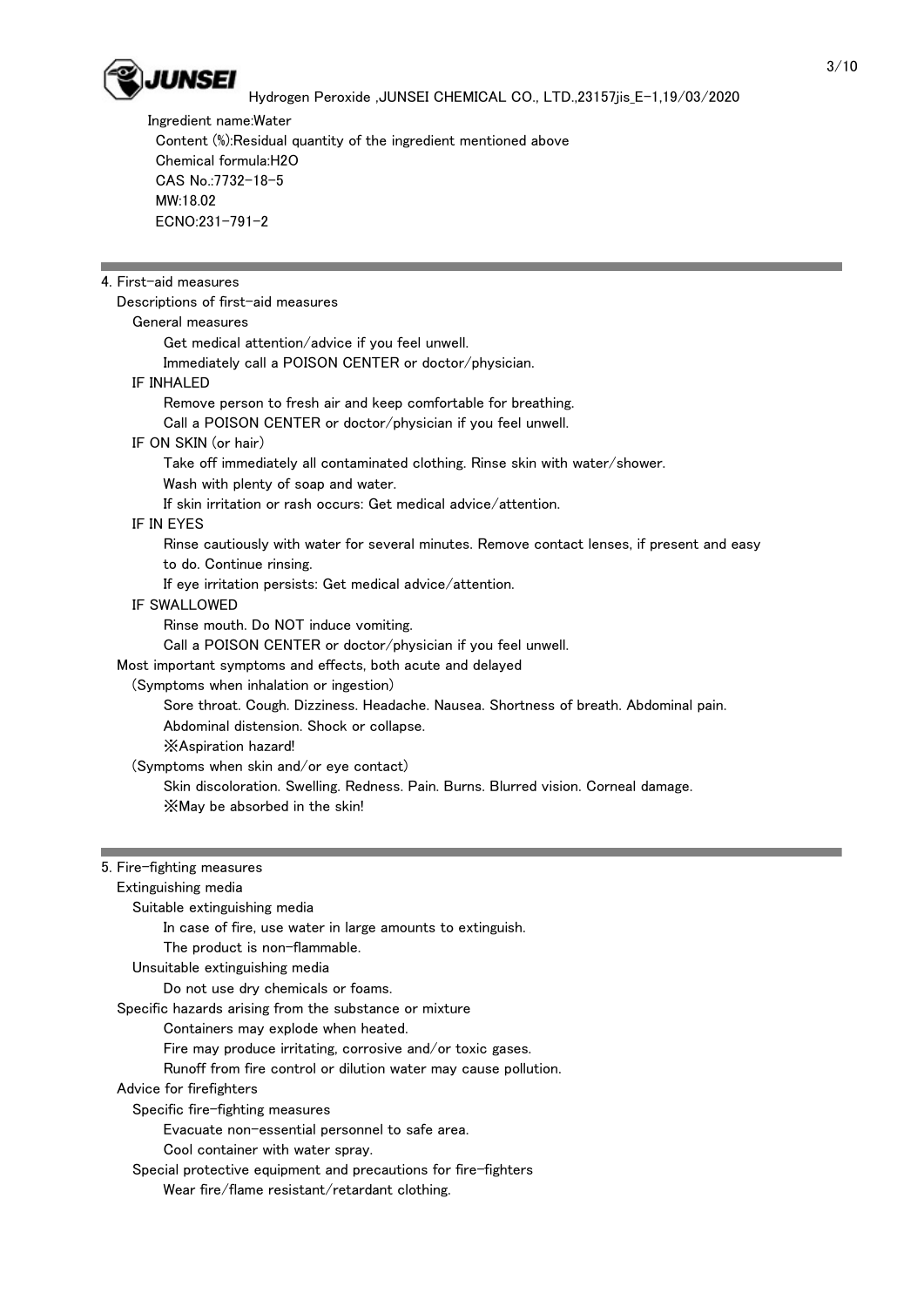

 Wear protective gloves/protective clothing/eye protection/face protection. Firefighters should wear self-contained breathing apparatus with full face peace operated positive pressure mode.

## 6. Accidental release measures

Personnel precautions, protective equipment and emergency procedures

Keep unauthorized personnel away.

 In case of contact with substance, immediately flush skin or eyes with running water for at least 20 minutes.

Ventilate area until material pick up is complete.

Wear proper protective equipment.

PUBLIC SAFTY: Ventilate closed spaces before entering.

## Environmental precautions

Avoid release to headsprings, rivers, lakes, ocean and groundwater.

Runoff may create fire or explosion hazard.

Methods and materials for containment and cleaning up

Absorb spill with inert material (dry sand, earth, et al), then place in a chemical waste container.

※Do NOT absorb in saw-dust or other combustible absorbents.

With clean shovel place material into clean, dry container and cover loosely; move

containers from spill area.

Preventive measures for secondary accident

Collect spillage.

Stop leak if you can do it without risk.

Keep combustibles (wood, paper, oil, etc.) away from spilled material.

## 7. Handling and storage

## Precautions for safe handling

Preventive measures

(Exposure Control for handling personnel)

Do not breathe dust/mist.

Avoid breathing vapors.

(Protective measures against fire and explosion)

Keep away from heat/sparks/open flames/hot surfaces. - No smoking.

Keep/Store away from clothing/combustible materials.

## (Exhaust/ventilator)

Exhaust/ventilator should be available.

(Safety treatments)

Avoid contact with skin.

Avoid contact with eyes.

## Safety Measures

Obtain special instructions before use.

Do not handle until all safety precautions have been read and understood.

Use only outdoors or in a well-ventilated area.

Wear protective gloves/protective clothing/eye protection/face protection.

Use personal protective equipment as required.

When using do not eat, drink or smoke.

May ignite combustibles (wood, paper, oil, clothing, etc.).

Contaminated clothing may be a fire risk when dry.

# Any incompatibilities

Strong bases, Reducing agents, Metals, Combustible substances should not be mixed with the chemicals.

Advice on general occupational hygiene

Wash contaminated parts thoroughly after handling.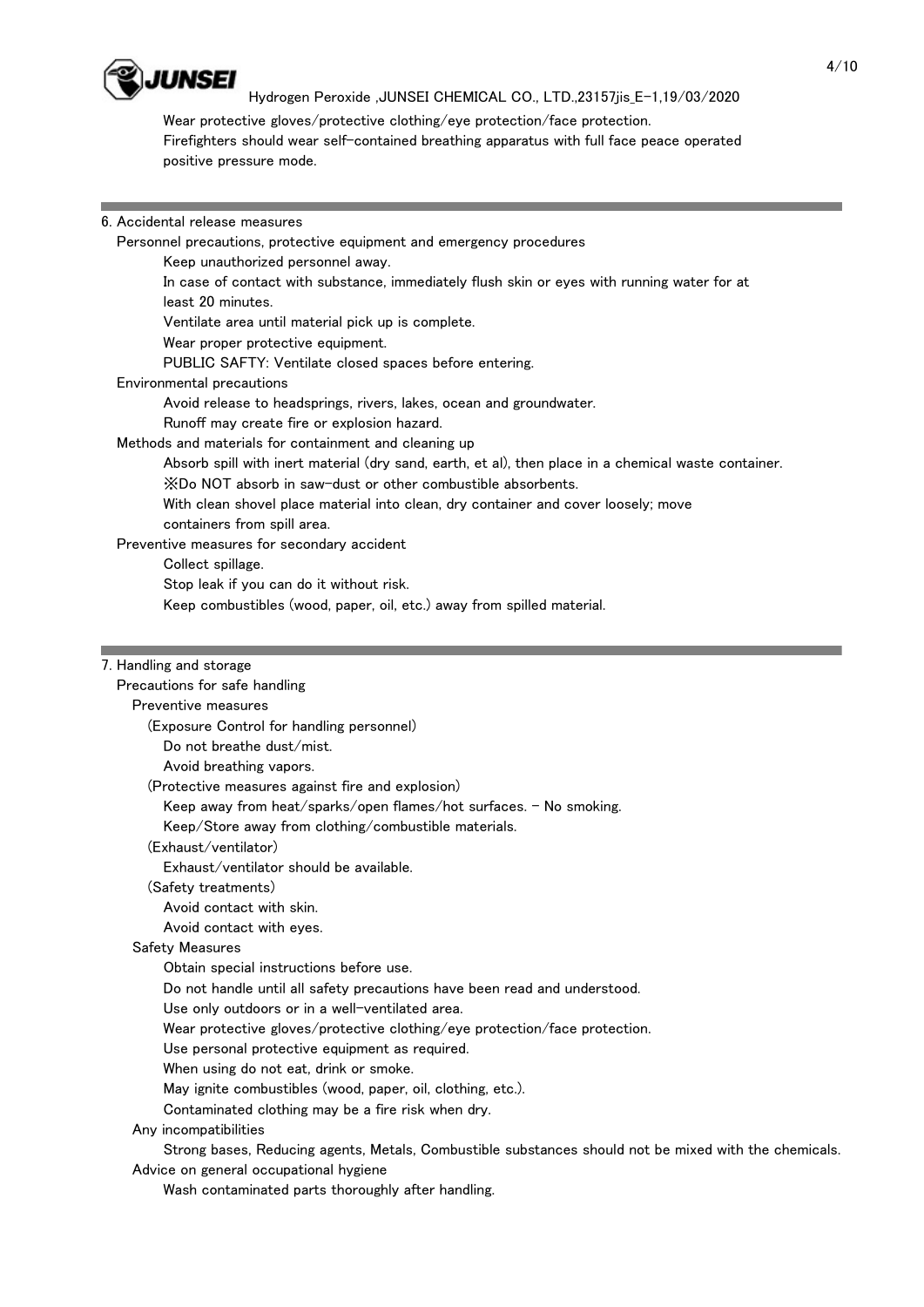

 Do not eat, drink or smoke when using this product. Take off immediately all contaminated clothing and wash it before reuse.

Storage

 Conditions for safe storage Store in a well-ventilated place. Keep container tightly closed. Keep cool. Protect from sunlight. Store locked up. Container and packaging materials for safe handling

Polyvinyl chloride(PVC), Polytetrafluoro ethylene (Teflon; PTFE)

| 8. Exposure controls/personal protection                                         |
|----------------------------------------------------------------------------------|
| Control parameters                                                               |
| Control value in MHLW is not available.                                          |
| Adopted value                                                                    |
| (Hydrogen peroxide)                                                              |
| Adopted value in JSOH is not available.                                          |
| ACGIH(1990) TWA: 1ppm (Eye, URT & skin irr)                                      |
| OSHA-PEL                                                                         |
| (Hydrogen peroxide)                                                              |
| TWA: 1ppm, 1.4mg/m3                                                              |
| NIOSH-REL                                                                        |
| (Hydrogen peroxide)                                                              |
| TWA: 1ppm                                                                        |
| Exposure controls                                                                |
| Appropriate engineering controls                                                 |
| Do not use in areas without adequate ventilation.                                |
| Eye wash station should be available.                                            |
| Washing facilities should be available.                                          |
| Individual protection measures                                                   |
| Respiratory protection                                                           |
| Wear respiratory protection.                                                     |
| Wear positive pressure self-contained breathing apparatus (SCBA).                |
| Hand protection                                                                  |
| Wear protective gloves. Recommended material(s): butyl rubber                    |
| Consult with your glove and/or personnel equipment manufacturer for selection of |
| appropriate compatible materials.                                                |
| Eye protection                                                                   |
| Wear chemical safety goggle.                                                     |
| Wear eye/face protection.                                                        |
| Skin and body protection                                                         |
| Wear impervious clothing and boots in case of repeated or prolonged treatment.   |
|                                                                                  |
|                                                                                  |
| 9. Physical and Chemical Properties                                              |

 Information on basic physical and chemical properties Physical state: Liquid Color: Colorless Odor: None or slightly characteristic odor Odor threshold data is not available. pH: 2.7 (21℃) Boiling point or initial boiling point: 108℃ Boiling range data is not available. Evaporation rate data is not available.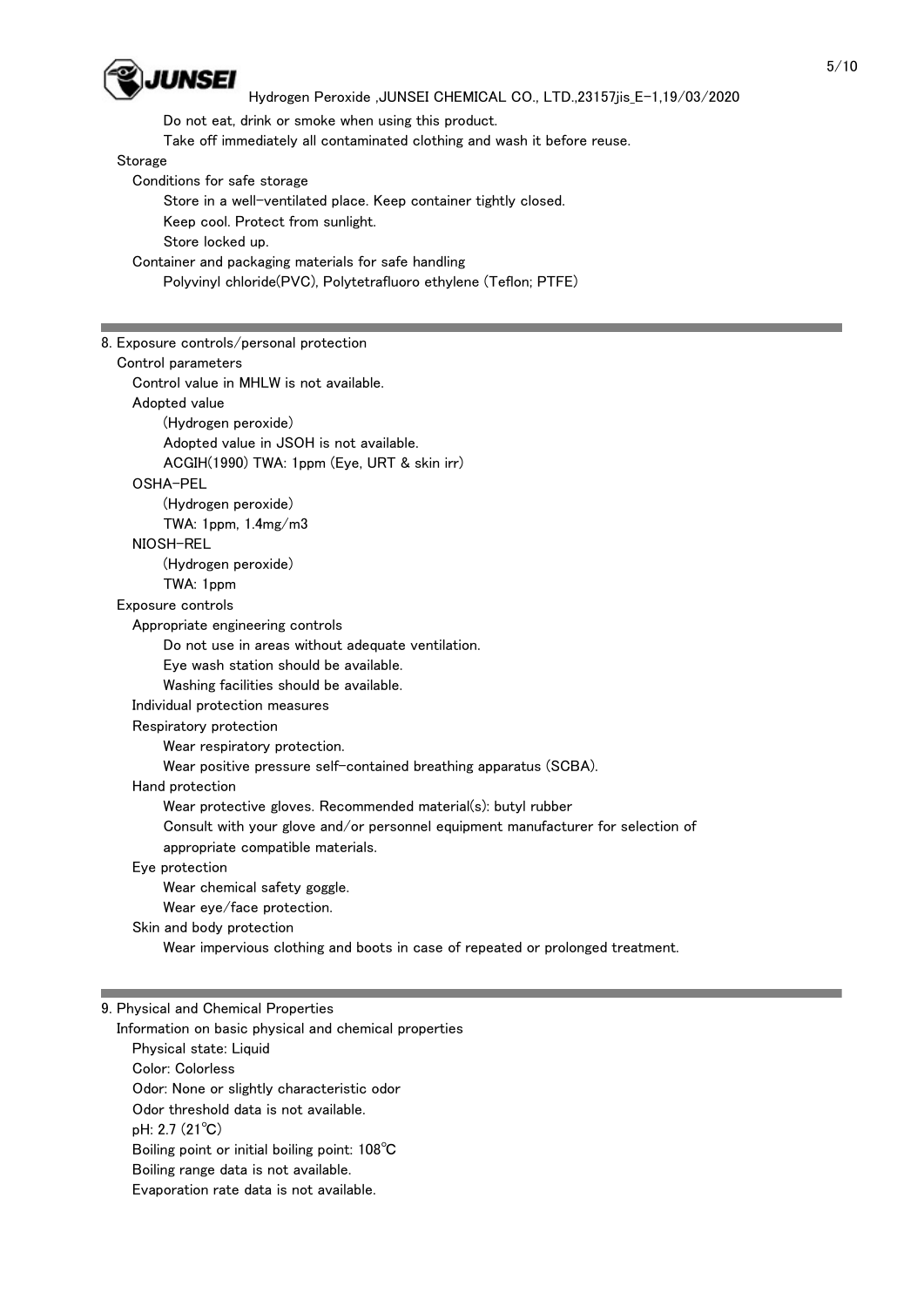

Melting point/Freezing point: -33℃ Decomposition temperature: >60℃ Self-Accelerating Decomposition Temperature/SADT data is not available. Flammability (gases, liquids and solids) data is not available. Flash point data is not available. Auto-ignition temperature data is not available. Critical temperature data is not available. Lower and upper explosion limit/flammability limit data is not available. Vapor pressure: 17hPa (20℃) Vapor density data is not available. VOC data is not available. Relative vapor density (Air=1) data is not available. Relative density of the Vapor/air - mixture at  $20^{\circ}C$  (Air = 1) data is not available. Density and/or relative density: 1.13g/cm3(20℃) Dynamic viscosity data is not available. Kinematic viscosity data is not available. Solubility: Solubility in water: Miscible Solubility in solvent: Soluble in alcohol. n-Octanol/water partition coefficient data is not available. No Particle characteristics data is not available. Other information ※All of the above data : 35% (Hydrogen peroxide's concentration)

#### 10. Stability and Reactivity

Reactivity data is not available.

#### Chemical stability

Stable under normal storage/handling conditions.

This product may gradually decompose into oxygen.

#### Possibility of hazardous reactions

 Decomposes under the influence of light. Decomposes on warming. This produces oxygen. This increases fire hazard.

The substance is a strong oxidant. It reacts violently with combustible and reducing

materials. This generates fire and explosion hazard particularly in the presence of metals.

Attacks many organic substances such as textiles and paper.

Conditions to avoid

Contact with incompatible materials.

Light, Heat.

Incompatible materials

Strong bases, Reducing agents, Metals, Combustible substances

Hazardous decomposition products

Oxygen gas

11. Toxicological Information Information on toxicological effects Acute toxicity Acute toxicity (Oral) [GHS Cat. Japan, base data] (Hydrogen peroxide) rat LD50=805mg/kg (DFGOT vol.26, 2011) Acute toxicity (Dermal) [GHS Cat. Japan, base data] (Hydrogen peroxide) rabbit LD50=690mg/kg (DFGOT vol.26, 2011)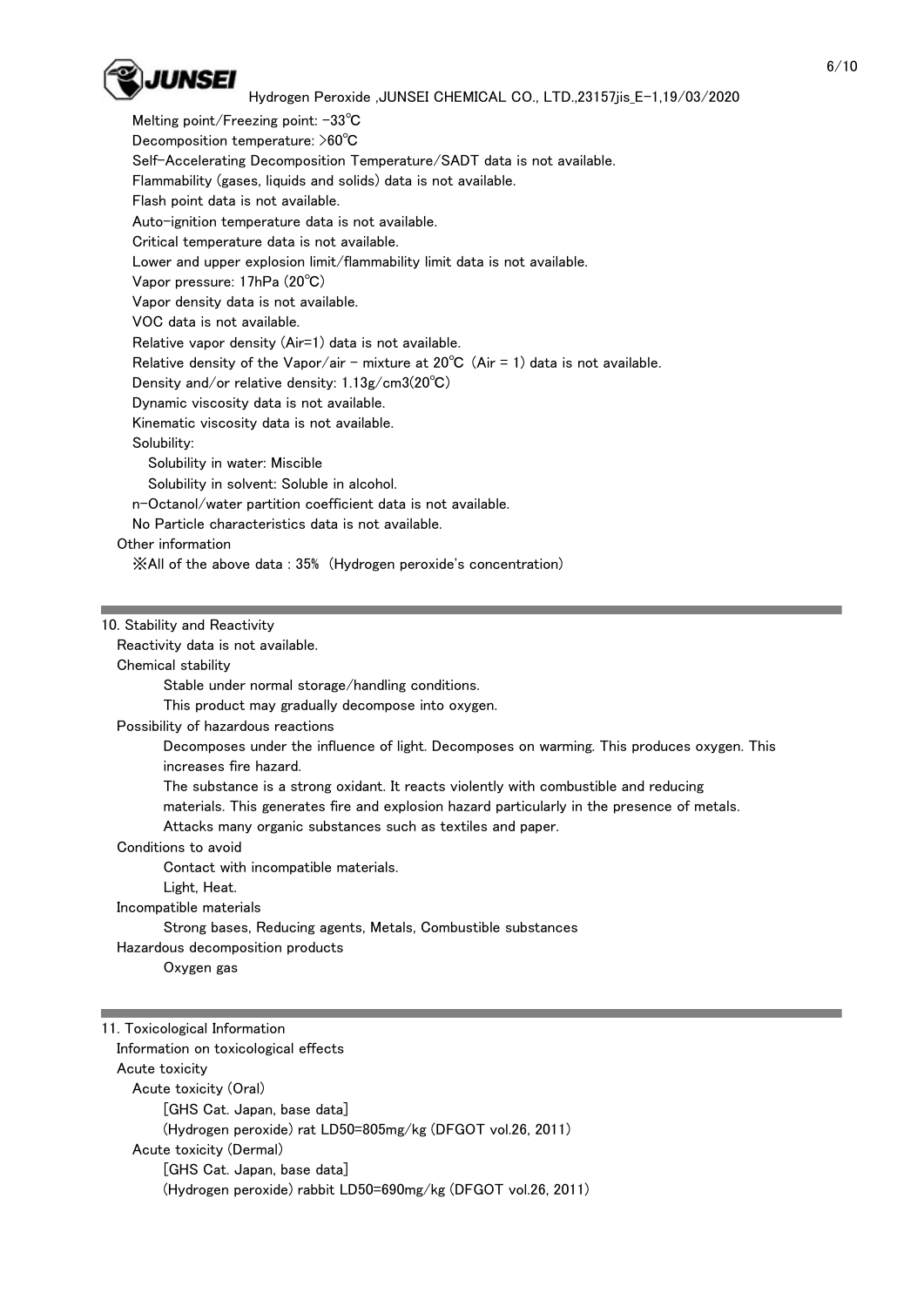

 Acute toxicity (Inhalation) [GHS Cat. Japan, base data] (Hydrogen peroxide) mist: mouse LC50=0.46-1.00mg/L/4hr (DFGOT vol.26, 2011) vapor: rat LC50=2000 mg/m3/4hr (= 1438 ppmV) (DFGOT vol.26, 2011) Labor standard law, Japan; Toxic Hydrogen peroxide Irritant properties Skin corrosion/irritation [GHS Cat. Japan, base data] (Hydrogen peroxide) rabbit : corrosive (EU-RAR, 2003 et al.) Serious eye damage/irritation [GHS Cat. Japan, base data] (Hydrogen peroxide) animal : corrosive (EU-RAR, 2003) Allergenic and sensitizing effects data is not available. Mutagenic effects data is not available. **Carcinogenicity**  [GHS Cat. Japan, base data] (Hydrogen peroxide) cat.2; ACGIH A3 (ACGIH 7th, 2001) IARC-Gr.3 : Not Classifiable as a Human Carcinogen ACGIH-A3(1990) : Confirmed Animal Carcinogen with Unknown Relevance to Humans Reproductive toxicity data is not available. **STOT**  STOT-single exposure [cat.1] [GHS Cat. Japan, base data] (Hydrogen peroxide) respiratory apparatus (ACGIH, 2001; EU-RAR, 2003) STOT-repeated exposure [cat.1] [GHS Cat. Japan, base data] (Hydrogen peroxide) respiratory apparatus (EU-RAR, 2003) Aspiration hazard data is not available. Additional data Data on the preparation itself is not available.

| 12. Ecological Information                                              |
|-------------------------------------------------------------------------|
| Ecotoxicity                                                             |
| Aquatic toxicity                                                        |
| H400-Very toxic to aguatic life                                         |
| Aquatic acute toxicity component(s) data                                |
| GHS Cat. Japan. base data                                               |
| (Hydrogen peroxide) Algae (Nitzschia) EC50=0.85mg/L/72hr (EU-RAR, 2003) |
| Water solubility                                                        |
| (Hydrogen peroxide) miscible (ICSC, 2018)                               |
| Persistence and degradability                                           |
| (Hydrogen peroxide) Degrade rapidly (EU-RAR, 2003)                      |
| Bioaccumulative potential                                               |
| (Hydrogen peroxide) log Pow=-1.36 (ICSC, 2018)                          |
| Mobility in soil data is not available.                                 |
| Ozone depleting chemical data is not available.                         |
| Additional data                                                         |
| Data on the preparation itself is not available.                        |
|                                                                         |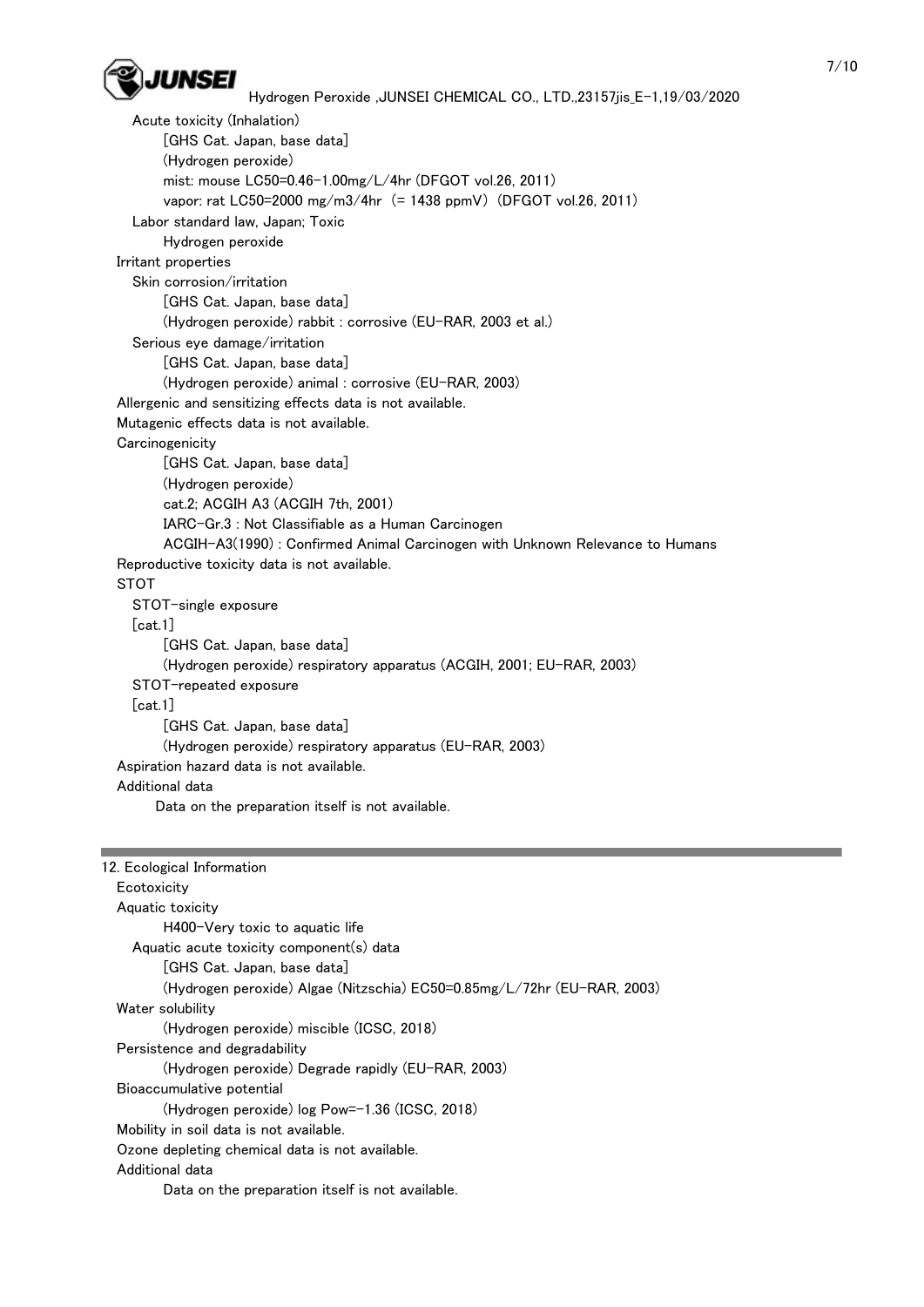

| Description of waste residues and information on their safe handling and methods of disposal,<br>including the disposal of any contaminated packaging<br>Waste treatment methods<br>Avoid release to the environment $(-$ if this is not the intended use).<br>Dispose of contents/container in accordance with local/national regulation.<br>14. Transport Information<br>UN No., UN CLASS<br>UN No.: 2014<br>Proper Shipping Name:<br>HYDROGEN PEROXIDE, AQUEOUS SOLUTION with 20% or more but 40% or less hydrogen peroxide<br>(stabilized as necessary)<br>Class or division: 5.1<br>Subsidiary hazard(s): 8<br>Packing group : II<br>ERG GUIDE No.: 140<br>IMDG Code (International Maritime Dangerous Goods Regulations)<br>UN No.: 2014<br>Proper Shipping Name:<br>HYDROGEN PEROXIDE, AQUEOUS SOLUTION with 20% or more but 40% or less hydrogen peroxide<br>(stabilized as necessary)<br>Class or division: 5.1<br>Subsidiary hazard(s): 8<br>Packing group : II<br>IATA Dangerous Goods Regulations<br>UN No.: 2014<br>Proper Shipping Name:<br>HYDROGEN PEROXIDE, AQUEOUS SOLUTION with 20% or more but 40% or less hydrogen peroxide<br>(stabilized as necessary)<br>Class or division: 5.1<br>Subsidiary hazard(s): 8<br>Hazard labels : Oxidizer & Corrosive<br>Packing group: II<br>Environmental hazards<br>MARPOL Annex III - Prevention of pollution by harmful substances<br>Marine pollutants (yes/no) : yes |                             |  |
|----------------------------------------------------------------------------------------------------------------------------------------------------------------------------------------------------------------------------------------------------------------------------------------------------------------------------------------------------------------------------------------------------------------------------------------------------------------------------------------------------------------------------------------------------------------------------------------------------------------------------------------------------------------------------------------------------------------------------------------------------------------------------------------------------------------------------------------------------------------------------------------------------------------------------------------------------------------------------------------------------------------------------------------------------------------------------------------------------------------------------------------------------------------------------------------------------------------------------------------------------------------------------------------------------------------------------------------------------------------------------------------------------------------------------------|-----------------------------|--|
|                                                                                                                                                                                                                                                                                                                                                                                                                                                                                                                                                                                                                                                                                                                                                                                                                                                                                                                                                                                                                                                                                                                                                                                                                                                                                                                                                                                                                                  | 13. Disposal considerations |  |
|                                                                                                                                                                                                                                                                                                                                                                                                                                                                                                                                                                                                                                                                                                                                                                                                                                                                                                                                                                                                                                                                                                                                                                                                                                                                                                                                                                                                                                  |                             |  |
|                                                                                                                                                                                                                                                                                                                                                                                                                                                                                                                                                                                                                                                                                                                                                                                                                                                                                                                                                                                                                                                                                                                                                                                                                                                                                                                                                                                                                                  |                             |  |
|                                                                                                                                                                                                                                                                                                                                                                                                                                                                                                                                                                                                                                                                                                                                                                                                                                                                                                                                                                                                                                                                                                                                                                                                                                                                                                                                                                                                                                  |                             |  |
|                                                                                                                                                                                                                                                                                                                                                                                                                                                                                                                                                                                                                                                                                                                                                                                                                                                                                                                                                                                                                                                                                                                                                                                                                                                                                                                                                                                                                                  |                             |  |
|                                                                                                                                                                                                                                                                                                                                                                                                                                                                                                                                                                                                                                                                                                                                                                                                                                                                                                                                                                                                                                                                                                                                                                                                                                                                                                                                                                                                                                  |                             |  |
|                                                                                                                                                                                                                                                                                                                                                                                                                                                                                                                                                                                                                                                                                                                                                                                                                                                                                                                                                                                                                                                                                                                                                                                                                                                                                                                                                                                                                                  |                             |  |
|                                                                                                                                                                                                                                                                                                                                                                                                                                                                                                                                                                                                                                                                                                                                                                                                                                                                                                                                                                                                                                                                                                                                                                                                                                                                                                                                                                                                                                  |                             |  |
|                                                                                                                                                                                                                                                                                                                                                                                                                                                                                                                                                                                                                                                                                                                                                                                                                                                                                                                                                                                                                                                                                                                                                                                                                                                                                                                                                                                                                                  |                             |  |
|                                                                                                                                                                                                                                                                                                                                                                                                                                                                                                                                                                                                                                                                                                                                                                                                                                                                                                                                                                                                                                                                                                                                                                                                                                                                                                                                                                                                                                  |                             |  |
|                                                                                                                                                                                                                                                                                                                                                                                                                                                                                                                                                                                                                                                                                                                                                                                                                                                                                                                                                                                                                                                                                                                                                                                                                                                                                                                                                                                                                                  |                             |  |
|                                                                                                                                                                                                                                                                                                                                                                                                                                                                                                                                                                                                                                                                                                                                                                                                                                                                                                                                                                                                                                                                                                                                                                                                                                                                                                                                                                                                                                  |                             |  |
|                                                                                                                                                                                                                                                                                                                                                                                                                                                                                                                                                                                                                                                                                                                                                                                                                                                                                                                                                                                                                                                                                                                                                                                                                                                                                                                                                                                                                                  |                             |  |
|                                                                                                                                                                                                                                                                                                                                                                                                                                                                                                                                                                                                                                                                                                                                                                                                                                                                                                                                                                                                                                                                                                                                                                                                                                                                                                                                                                                                                                  |                             |  |
|                                                                                                                                                                                                                                                                                                                                                                                                                                                                                                                                                                                                                                                                                                                                                                                                                                                                                                                                                                                                                                                                                                                                                                                                                                                                                                                                                                                                                                  |                             |  |
|                                                                                                                                                                                                                                                                                                                                                                                                                                                                                                                                                                                                                                                                                                                                                                                                                                                                                                                                                                                                                                                                                                                                                                                                                                                                                                                                                                                                                                  |                             |  |
|                                                                                                                                                                                                                                                                                                                                                                                                                                                                                                                                                                                                                                                                                                                                                                                                                                                                                                                                                                                                                                                                                                                                                                                                                                                                                                                                                                                                                                  |                             |  |
|                                                                                                                                                                                                                                                                                                                                                                                                                                                                                                                                                                                                                                                                                                                                                                                                                                                                                                                                                                                                                                                                                                                                                                                                                                                                                                                                                                                                                                  |                             |  |
|                                                                                                                                                                                                                                                                                                                                                                                                                                                                                                                                                                                                                                                                                                                                                                                                                                                                                                                                                                                                                                                                                                                                                                                                                                                                                                                                                                                                                                  |                             |  |
|                                                                                                                                                                                                                                                                                                                                                                                                                                                                                                                                                                                                                                                                                                                                                                                                                                                                                                                                                                                                                                                                                                                                                                                                                                                                                                                                                                                                                                  |                             |  |
|                                                                                                                                                                                                                                                                                                                                                                                                                                                                                                                                                                                                                                                                                                                                                                                                                                                                                                                                                                                                                                                                                                                                                                                                                                                                                                                                                                                                                                  |                             |  |
|                                                                                                                                                                                                                                                                                                                                                                                                                                                                                                                                                                                                                                                                                                                                                                                                                                                                                                                                                                                                                                                                                                                                                                                                                                                                                                                                                                                                                                  |                             |  |
|                                                                                                                                                                                                                                                                                                                                                                                                                                                                                                                                                                                                                                                                                                                                                                                                                                                                                                                                                                                                                                                                                                                                                                                                                                                                                                                                                                                                                                  |                             |  |
|                                                                                                                                                                                                                                                                                                                                                                                                                                                                                                                                                                                                                                                                                                                                                                                                                                                                                                                                                                                                                                                                                                                                                                                                                                                                                                                                                                                                                                  |                             |  |
|                                                                                                                                                                                                                                                                                                                                                                                                                                                                                                                                                                                                                                                                                                                                                                                                                                                                                                                                                                                                                                                                                                                                                                                                                                                                                                                                                                                                                                  |                             |  |
|                                                                                                                                                                                                                                                                                                                                                                                                                                                                                                                                                                                                                                                                                                                                                                                                                                                                                                                                                                                                                                                                                                                                                                                                                                                                                                                                                                                                                                  |                             |  |
|                                                                                                                                                                                                                                                                                                                                                                                                                                                                                                                                                                                                                                                                                                                                                                                                                                                                                                                                                                                                                                                                                                                                                                                                                                                                                                                                                                                                                                  |                             |  |
|                                                                                                                                                                                                                                                                                                                                                                                                                                                                                                                                                                                                                                                                                                                                                                                                                                                                                                                                                                                                                                                                                                                                                                                                                                                                                                                                                                                                                                  |                             |  |
|                                                                                                                                                                                                                                                                                                                                                                                                                                                                                                                                                                                                                                                                                                                                                                                                                                                                                                                                                                                                                                                                                                                                                                                                                                                                                                                                                                                                                                  |                             |  |
|                                                                                                                                                                                                                                                                                                                                                                                                                                                                                                                                                                                                                                                                                                                                                                                                                                                                                                                                                                                                                                                                                                                                                                                                                                                                                                                                                                                                                                  |                             |  |
|                                                                                                                                                                                                                                                                                                                                                                                                                                                                                                                                                                                                                                                                                                                                                                                                                                                                                                                                                                                                                                                                                                                                                                                                                                                                                                                                                                                                                                  |                             |  |
|                                                                                                                                                                                                                                                                                                                                                                                                                                                                                                                                                                                                                                                                                                                                                                                                                                                                                                                                                                                                                                                                                                                                                                                                                                                                                                                                                                                                                                  |                             |  |
|                                                                                                                                                                                                                                                                                                                                                                                                                                                                                                                                                                                                                                                                                                                                                                                                                                                                                                                                                                                                                                                                                                                                                                                                                                                                                                                                                                                                                                  |                             |  |
|                                                                                                                                                                                                                                                                                                                                                                                                                                                                                                                                                                                                                                                                                                                                                                                                                                                                                                                                                                                                                                                                                                                                                                                                                                                                                                                                                                                                                                  |                             |  |
|                                                                                                                                                                                                                                                                                                                                                                                                                                                                                                                                                                                                                                                                                                                                                                                                                                                                                                                                                                                                                                                                                                                                                                                                                                                                                                                                                                                                                                  |                             |  |
|                                                                                                                                                                                                                                                                                                                                                                                                                                                                                                                                                                                                                                                                                                                                                                                                                                                                                                                                                                                                                                                                                                                                                                                                                                                                                                                                                                                                                                  |                             |  |
|                                                                                                                                                                                                                                                                                                                                                                                                                                                                                                                                                                                                                                                                                                                                                                                                                                                                                                                                                                                                                                                                                                                                                                                                                                                                                                                                                                                                                                  |                             |  |
|                                                                                                                                                                                                                                                                                                                                                                                                                                                                                                                                                                                                                                                                                                                                                                                                                                                                                                                                                                                                                                                                                                                                                                                                                                                                                                                                                                                                                                  |                             |  |
|                                                                                                                                                                                                                                                                                                                                                                                                                                                                                                                                                                                                                                                                                                                                                                                                                                                                                                                                                                                                                                                                                                                                                                                                                                                                                                                                                                                                                                  |                             |  |
|                                                                                                                                                                                                                                                                                                                                                                                                                                                                                                                                                                                                                                                                                                                                                                                                                                                                                                                                                                                                                                                                                                                                                                                                                                                                                                                                                                                                                                  | 15. Regulatory Information  |  |

 Safety, health and environmental regulations/legislation specific for the substance or mixture Environmental hazards MARPOL Annex  $V$  - Prevention of pollution by garbage discharge Specific target organ toxicity  $-$  repeated exposure: cat.1 Hydrogen peroxide Hazardous to the aquatic environment  $-$  acute hazard: cat.1 Hydrogen peroxide Transport in bulk according to Annex II of MARPOL73/78 and IBC Code Noxious Liquid ; Cat. Y Hydrogen peroxide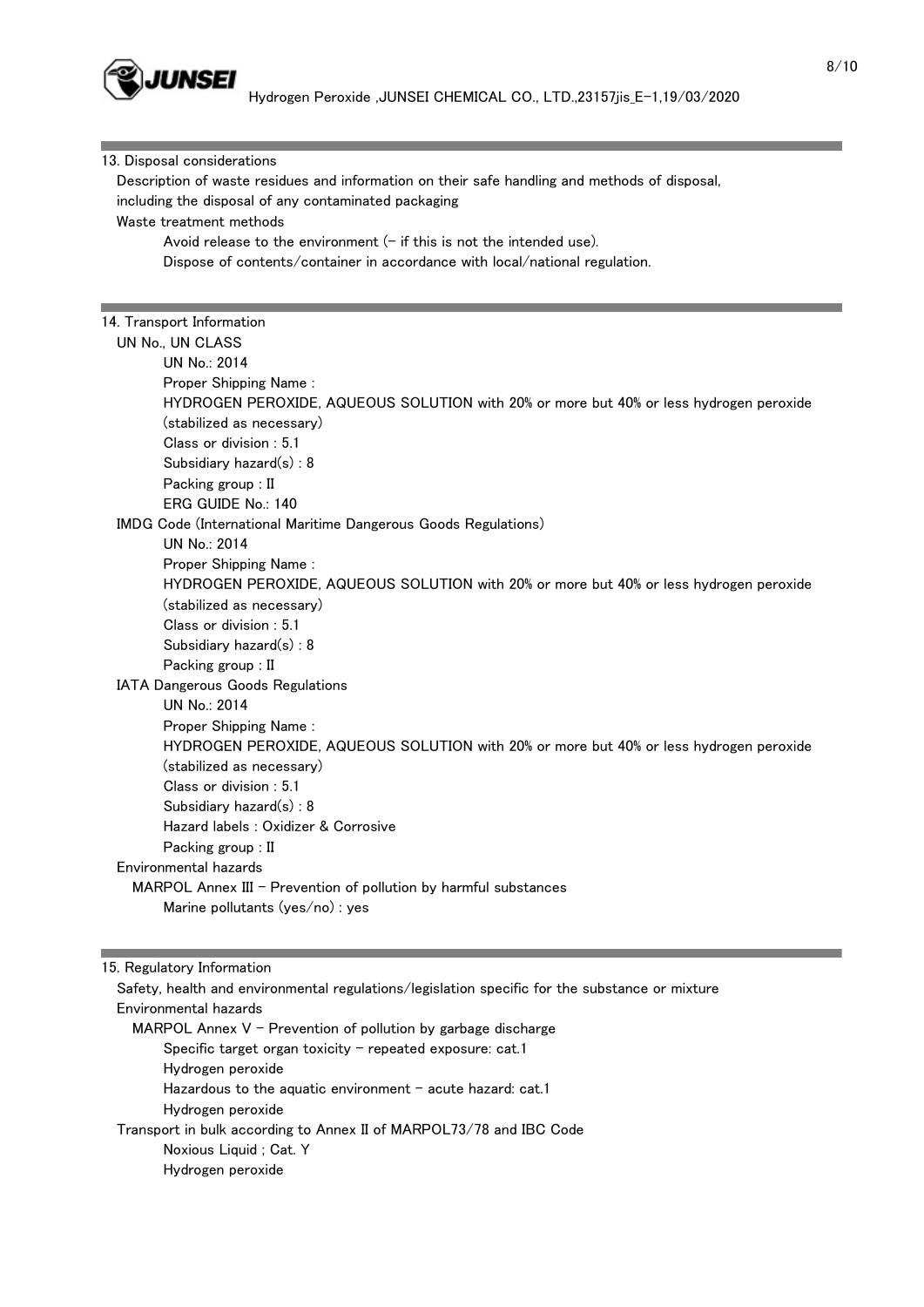

Non Noxious Liquid ; Cat. OS

Water

US major regulations

Chemicals listed in TSCA Inventory

Hydrogen peroxide; Water

Other regulatory information

 We are not able to check up the regulatory information with regard to the substances in your country or region, therefore, we request this matter would be filled by your responsibility.

 Regulatory information with regard to this substance in your country or in your region should be examined by your own responsibility.

 Ensure this material in compliance with federal requirements and ensure conformity to local regulations.

 Regulatory information in this section are limited to intentional ingredient(s), but does not contain information on non-intentional ingredients or impurities which are not informed by supplier(s).

#### 16. Other information

GHS classification and labelling

H272-Ox. Liq. 2: H272 May intensify fire; oxidizer

H302-Acute Tox. 4: H302 Harmful if swallowed

H311-Acute Tox. 3: H311 Toxic in contact with skin

H330-Acute Tox. 2 (dust/mist): H330 Fatal if inhaled

H331-Acute Tox. 3 (vapors): H331 Toxic if inhaled

H314-Skin Corr. 1: H314 Causes severe skin burns and eye damage

H318-Eye Dam. 1: H318 Causes serious eye damage

H351-Carc. 2: H351 Suspected of causing cancer

H370-STOT SE 1: H370 Causes damage to organs after single exposure

H372-STOT RE 1: H372 Causes damage to organs through prolonged or repeated exposure

H400-Aquatic Acute 1: H400 Very toxic to aquatic life

## Reference Book

 Globally Harmonized System of classification and labelling of chemicals, (6th ed., 2015), UN Recommendations on the TRANSPORT OF DANGEROUS GOODS 20th edit., 2017 UN

IMDG Code, 2018 Edition (Incorporating Amendment 39-18)

IATA Dangerous Goods Regulations (60th Edition) 2019

Classification, labelling and packaging of substances and mixtures (table3-1 ECNO6182012)

2016 EMERGENCY RESPONSE GUIDEBOOK (US DOT)

2019 TLVs and BEIs. (ACGIH)

http://monographs.iarc.fr/ENG/Classification/index.php

JIS Z 7253 : 2019

JIS Z 7252 : 2019

2019 Recommendation on TLVs (JSOH)

Supplier's data/information

 Chemicals safety data management system "GHS Assistant" (https://www.asahi-ghs.com/) NITE Chemical Risk Information Platform(NITE-CHRIP)

https://www.nite.go.jp/en/chem/chrip/chrip\_search/systemTop

 GHS Classification Guidance for Enterprises 2013 Revised Edition (Aug. 2013, METI) General Disclaimer

 This data sheet was created based on the information we currently have and may be revised according to new information. In addition, the precautions apply only to normal handling, and in the case of special handling, please make adequate countermeasure to maintain your safety.

The data given here is based on current knowledge and experience. The purpose of this